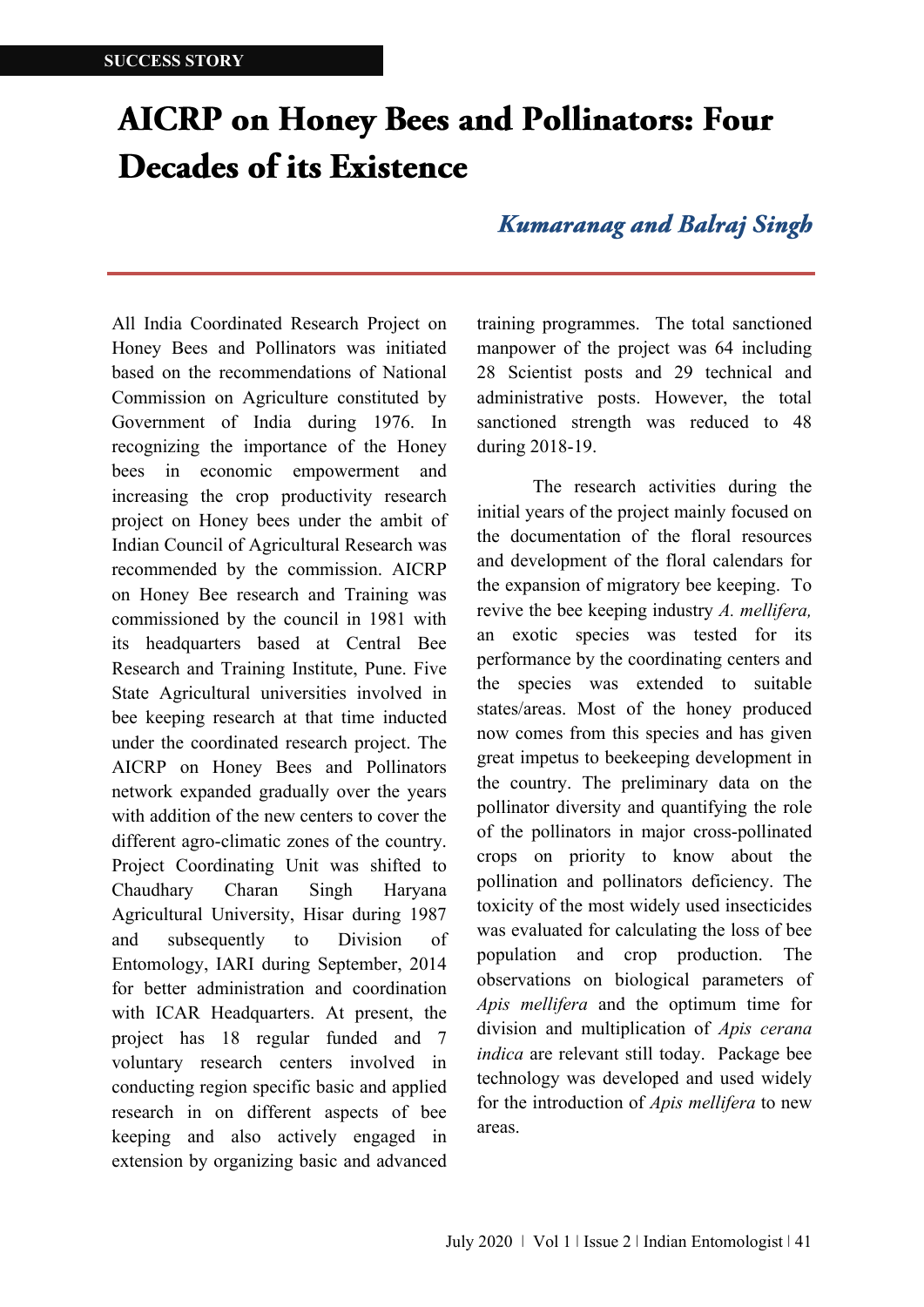Most challenging phase for the project was sudden outbreak of *Thai sac brood virus* in Indian bee colonies during 1990s. Poor diagnosis and lack of validated disease control measures took a heavy toll of *Apis cerana* bee keeping in northern and southern parts of India. Almost 95 per cent of the *Apis cerana* colonies were lost within a span of two years. Bee keeping with *Apis cerana* was revived with the dedicated efforts of AICRP (HB&P) centers through adoption of dequeening and requeening technique to manage this deadly disease and selecting, multiplying as well as distributing disease resistant stocks. Preventive and curative control measures were worked out for greater wax moth, nosema, *Vorroa* and *Tropelaelaps* mites. Nationwide long-term disease survey and surveillance programmes were started for monitoring the incidence of major pests and diseases to keep a vigil on any such major outbreaks. Multiple cropping systems were evaluated for their honey production potential. Etiological factors for many the newly recorded maladies in managed bees were identified.

The volatility of honey export markets during 2000-2005 prompted for development of the technologies for the extraction and processing of products other than honey from bee hive. Efforts are made to increase the productivity of hive products through standardization of technologies for production of bee venom, propolis and royal jelly. pollen traps, propolis screen and mass queen rearing technologies were developed and tested through multi location trials under the project for their usefulness. The merit of the technologies developed by AICRP (HB&P) centers is that they are cheaper and cost effective. Potential of these technologies in diversification bee keeping enterprise is enormous. Importance of honey bees in pollination and quantification of yield increase in 38 crops has been worked out and documented, so for. Colony stocking rates for managed pollination of crops have been recommended based on scientifically validated trials for different agro-climatic zones. Pollinator diversity studies on different cropping systems provided first hand information diverse pollinator assemblage of different crops and their potential contribution in crop pollination.

Exploration and conservation of alternative pollinators *i.e.* other than true honey bees become a major research theme area of the project during 2005-2010. Project was renamed as AICRP on Honey bees and Pollinators with mandate of sustainable use pollinator resources for sustainable increase in the crop production. Many species of stingless bees, bumble bees, carpenter bees were documented from different parts of the country. Efforts have been made for domiciliation of the Non-apis bees for utilizing their pollination services. Basic studies on the nest architecture provided scientific basis for designing the artificial nesting structures. Novel techniques and methods were evaluated for the management of pests and diseases of bees. Mellisopalynological studies were carried out as supplementary evidence for seasonal major floral preferences of bees. Pollen supplements and pollen substitutes were formulated and evaluated for their acceptance and performance during the dearth periods.

Technical programme of the project during 2010-2015 was majorly emphasized on the impact of habitat on the pollinator diversity in major crops. Established model pollinator gardens for in situ conservation of pollinator species. Nesting preferences of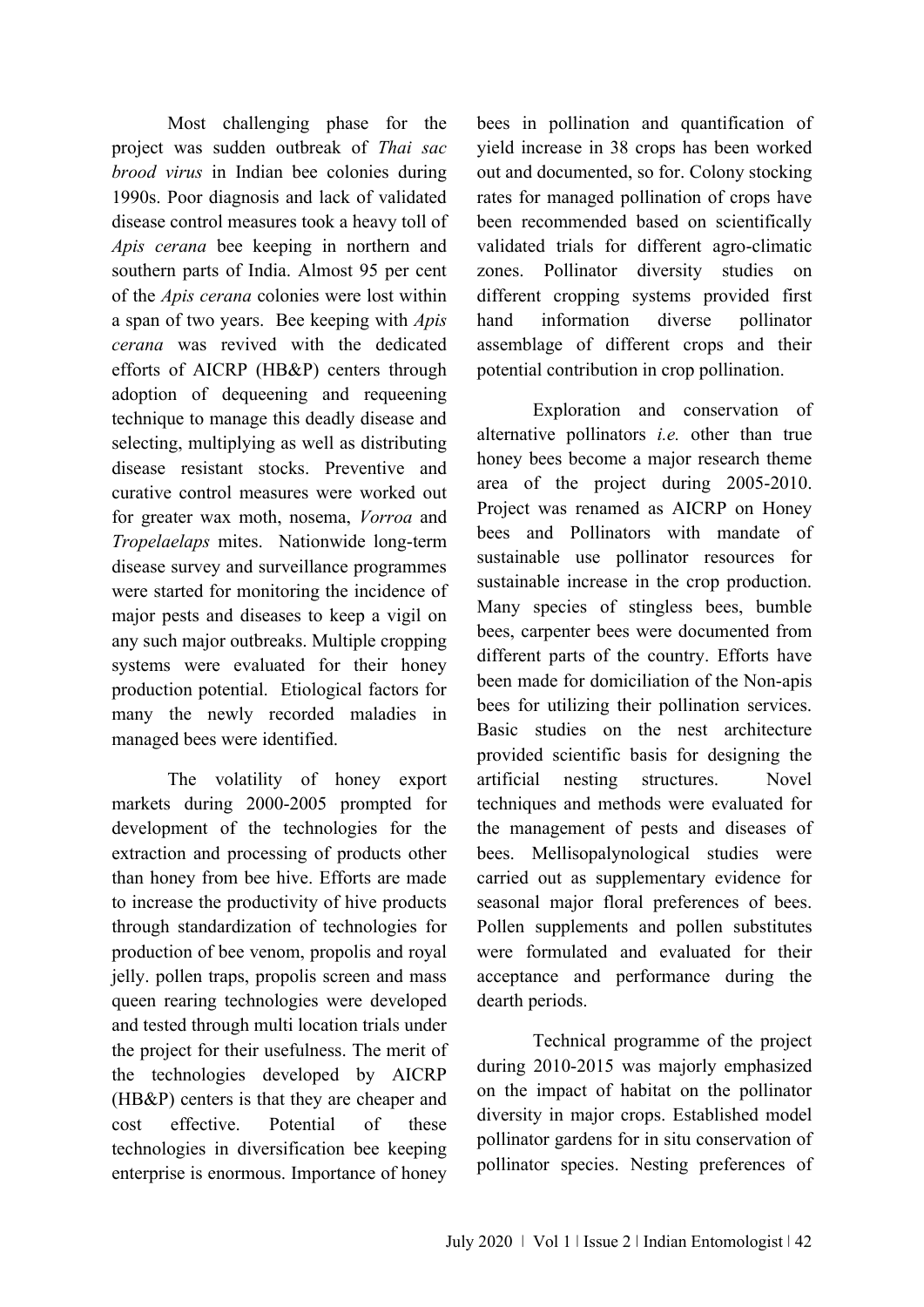*Apis florea* and *Apis dorsata* were studied for making efforts for their conservation. Pollen dispenser, a novel technology was developed and popularized for efficient pollination of apple orchards with low pollenizer proportions. Community based approach for managed pollination in apple orchards at Kinnaur districts was great success. Project provided consultancy for Madhu Sandesh, a CSR programme by Crop Life India and KVK, Baramati for responsible use of pesticides and managed bee pollination in pomegranate and onion seed crop. This programme has received international accolades for innovative communication mode for sustainable agriculture production. Tribal sub plan training programmes of the project have raised the hopes of hundreds of tribal families through promotion of scientific bee keeping as a sustainable livelihood option.



Fig. 1. Location of AICRP centers in India

 The main focus of the project during 2015-2020 is on selection and multiplication of high yielding and disease resistant stocks through natural and artificial mating methods. Efforts are being made for mass multiplication of indigenous bumble bees under laboratory and their utilization in pollination of crops under protected cultivation. Similarly, stingless bees and *Xylocopa* will be evaluated for their pollination efficiency under protected cultivation. Pest and disease management employing non–chemical methods will be priority to reduce the contamination of bee products with chemical residues. Designing of new hives and evaluating in different climatic zones for colony productivity and performance. Ecological impact of insecticides and GM crops on foraging behavior of bees is being studied. Climate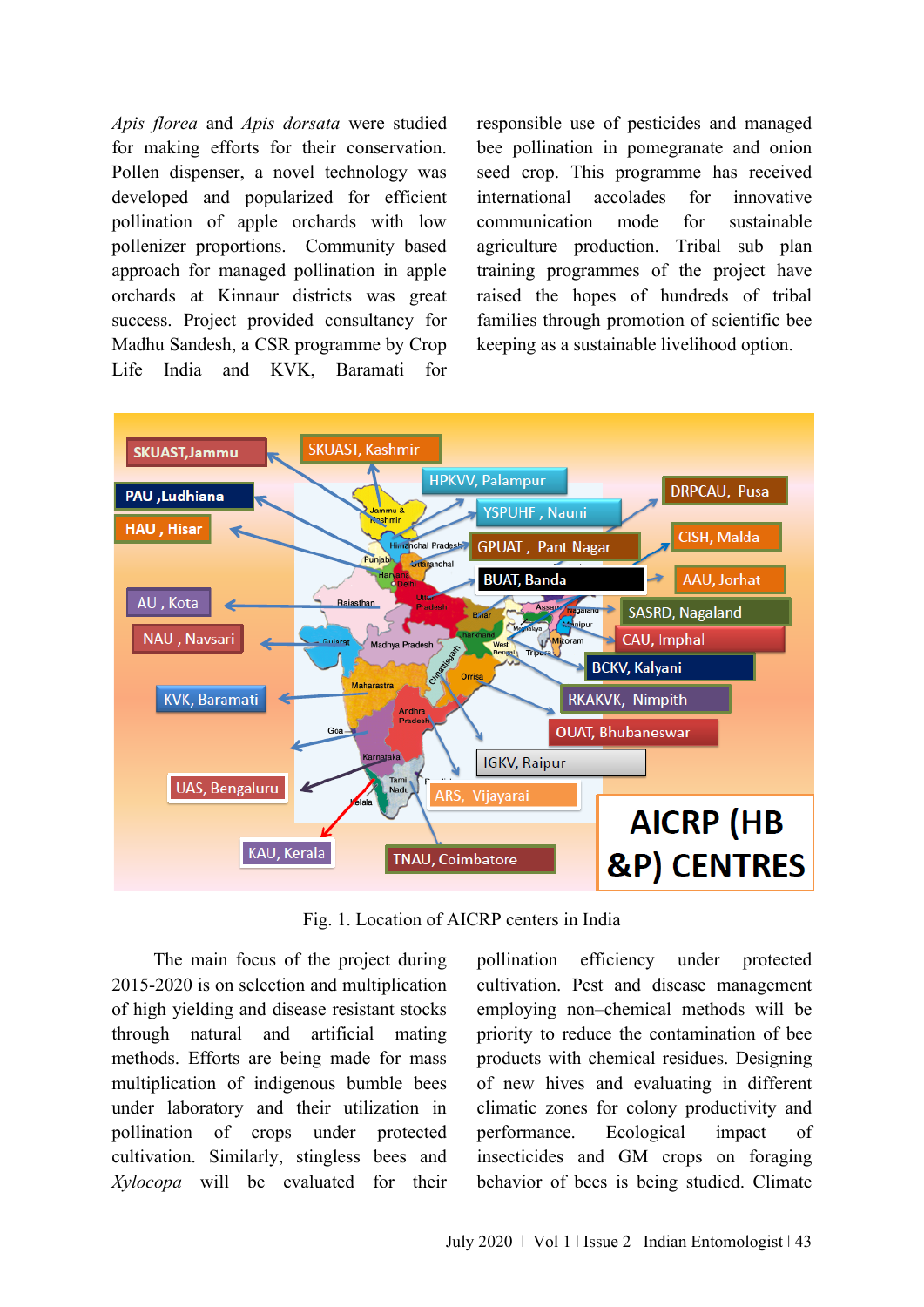change simulation studies to foresee the impact of elevated temperature and carbon dioxide on the foraging efficiency and floral

rewards and its impact on crop production are on the way.

## Table 1. Important achievements in AICRP on Honey Bees and Pollinators

| Sl No. | Year | Technology Developed/Standardized                                               |
|--------|------|---------------------------------------------------------------------------------|
| 1.     | 1988 | Selective breeding of Apis mellifera and Apis cerana for Honey production       |
| 2.     | 1989 | Pollen substitutes for Apis mellifera                                           |
| 3.     | 1994 | Standardization of Royal jelly Production                                       |
| 4.     | 1995 | Modified Woodframe cell locater                                                 |
| 5.     | 1995 | Introduction of Apis mellifera to Orissa, Assam and Kerala                      |
| 5.     | 1996 | Developed bee keeping calendars for the state of Himachal Pradesh, Assam,       |
|        |      | Bihar, Haryana and Orissa                                                       |
| 6.     | 1996 | Introduced of Apis mellifera to Karnataka, Andra Pradesh                        |
| 7.     | 1996 | Selective breeding of Apis cerana for Thai sac brood virus resistance           |
| 8.     | 2001 | Standardized propolis collection method                                         |
| 9.     | 2002 | Standardized technology for maintaining queen bee reservoirs                    |
| 10.    | 2002 | Standardized techniques for large scale production of Royal Jelly, Propolis and |
|        |      | Bee venom                                                                       |
| 11     | 2002 | Designed modified hoarding cages for toxicity studies                           |
| 12.    | 2003 | Developed ELISA Kit for detection of sac brood virus in Apis mellifera and Thai |
|        |      | sac brood in Apis cerana                                                        |
| 13     | 2003 | Standardized technology for isolation of EFB pathogen                           |
| 14.    | 2003 | Characterized local isolate of Mellisococcus plutonis                           |
| 15.    | 2003 | Developed technology for enhanced drone brood rearing for breeding              |
| 16.    | 2004 | Standardized technique for mass queen rearing in Apis mellifera                 |
| 17.    | 2004 | Developed bee package technology for establishing colonies at a new site        |
| 18.    | 2005 | Developed domiciliation techniques for bumble bees and Xylocopa bees            |
| 19.    | 2005 | Designed and tested mating nuclei (baby nucs) for maintaining the queen bee     |
|        |      | reserves                                                                        |
| 20.    | 2006 | A simple and efficient pollen trap made up of Kail wood was designed and        |
|        |      | evaluated                                                                       |
| 21.    | 2007 | Developed royal jelly extractor                                                 |
| 22.    | 2008 | Developed technology for delaying granulation in Brassica honey                 |
| 23.    | 2009 | Standardized cup kit method for mass queen rearing in Apis mellifera            |
| 24.    | 2011 | Developed technology for management of absconding in Apis cerana                |
| 25.    | 2012 | Developed light weight pollen dispensers/inserts for pollination of apple crops |
| 26     | 2012 | Documented diversity and biology of stingless bee species                       |
| 27     | 2012 | Developed Database on mellisopalynology of major bee source plants of           |
|        |      | Pantnagar                                                                       |
| 28     | 2012 | Developed and evaluated greater wax moth traps                                  |